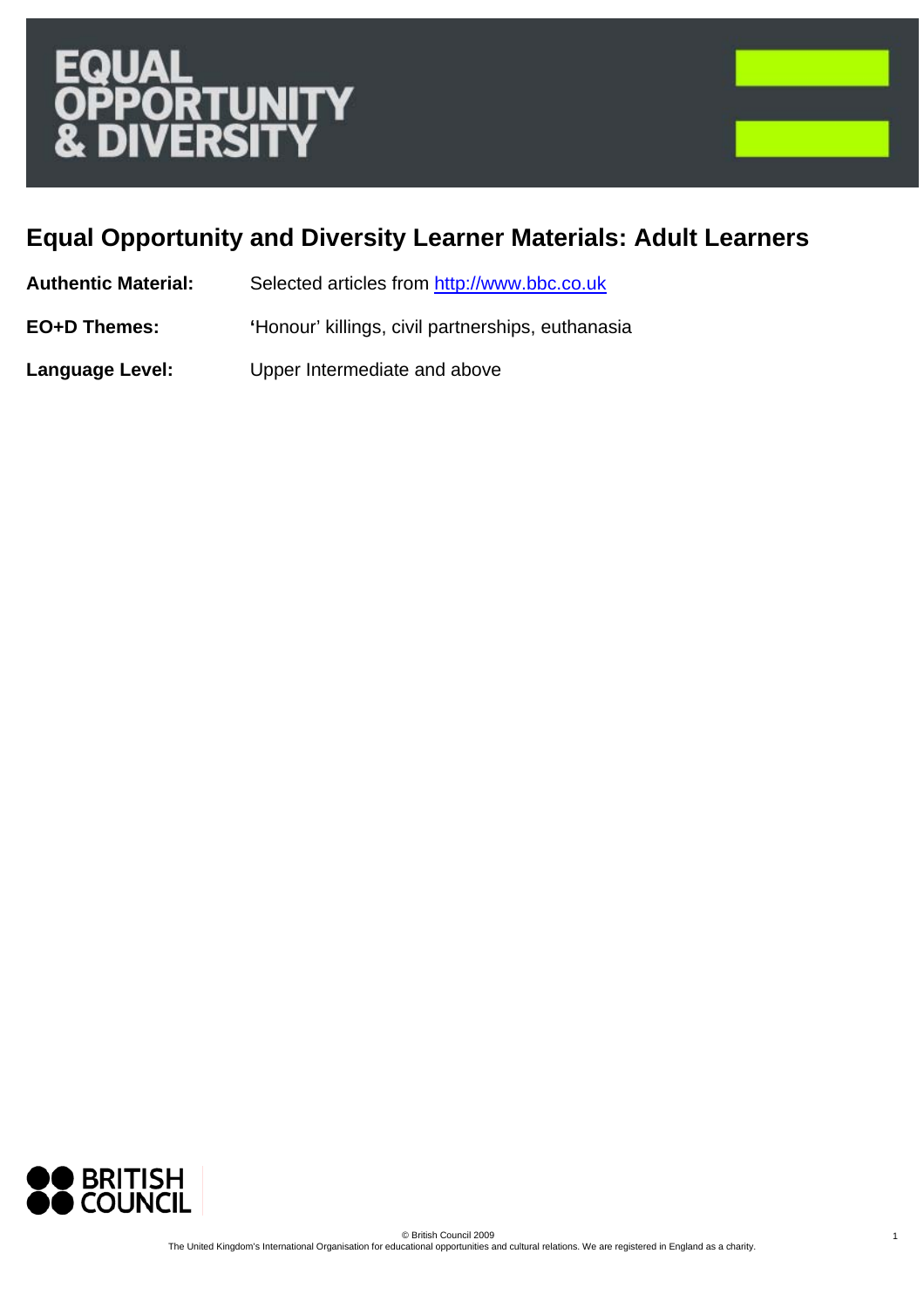## **Possible syllabus fit**

The themes enable learners to consider controversial views on contemporary issues, discuss arguments and come to their own decisions. The lesson could be thematically and linguistically linked to material in *New Cutting Edge Upper Intermediate* by Cunningham and Moor (Pearson-Longman) by recycling and extending the language to discuss controversial issues on pages 121 – 123. It also enables learners to target the following CEFR learning aims at B2 – C1 level:

- Subjectively respond to ideas presented within a text, evaluating them as I read
- Justify my opinions precisely with degrees of certainty/uncertainty
- Select appropriate language and phrases to take the floor or buy time in a discussion
- Follow and contribute to a group discussion on abstract, complex and unfamiliar topics

## **Suggested procedure**

**1. Background to issues** – to set the context for learners and activate schemata

Show visuals: equality poster related to honour killings, 'Pride and Groom' from the 'gay times' and the RIP graphic.

Ls work in pairs and predict the content of the articles – discuss briefly what they know about the issues.

**2. Skimming for gist** – to enable Ls to understand the general meaning of the articles

Set a time limit for skimming and ask Ls to read, then share the main points of the 3 articles (see Handout) with their partners.

**3. Pyramid discussion** – to enable Ls to develop oral fluency and confidence in expressing opinions on polemic issues

Set up a pyramid discussion where Ls discuss their opinions of the issues in pairs, then mini groups.

**4. Scanning for details** – to enable Ls to gain a deeper understanding of the diverse views expressed in the articles

Ls scan the articles and note down three arguments in favour of the positions expressed and three arguments against.

Feedback: share notes in groups and discuss which article(s) provides a balanced argument.

**5. Authentic model** – to provide Ls with a scaffold of the target language in a real context

Record an authentic discussion from TV where one of the issues is being discussed. Alternatively, you could make a recording of a different controversial issue which your Ls are interested in. Select an example where English is used as a lingua franca to provide realistic and meaningful models.

Ls listen for gist – identify the controversial issue being discussed.

Ls then listen for specific information by making mind maps of the main arguments for / against.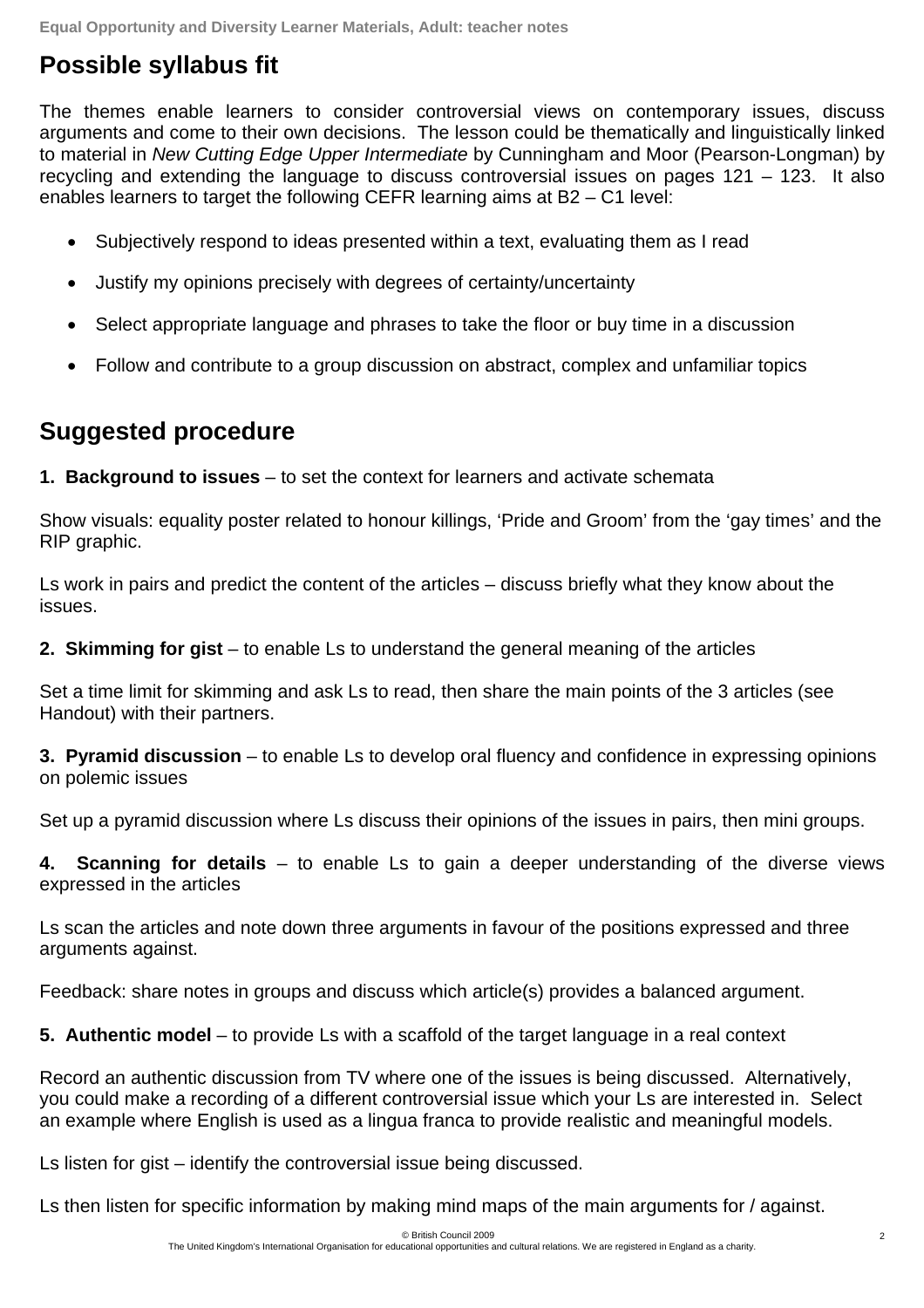**Equal Opportunity and Diversity Learner Materials, Adult: teacher notes** 

Feedback by sharing ideas with whole class.

**6. Language focus** – to enable Ls to identify how target expressions are used in a meaningful context

Set a noticing task and have them sort expressions into these categories:

- agreeing and disagreeing
- seeking others' opinions
- convincing each other of their position
- weighing up arguments
- reaching conclusions

Feedback by sharing and focusing on any particular language features – deal with any meaning problems, etc.

**7. Group discussion** – to enable Ls to express their opinions on controversial issues by listening to each others' viewpoints and reaching a conclusion

Ls choose one of the issues and have a group discussion using the target expressions.

Feedback to rest of class with summary of key arguments and decisions made.

**8. Reflective review** – to enable Ls to perceive their learning as coherent and develop their metacognitive awareness

Run a reflective review re what you did in the lesson and why you did each stage. Focus your questions on the EO+D issues raised and have them reflect on the new aspects they considered.

#### **Adapted from Lesson Materials designed by Liz Fishwick, Public Courses Coordinator, British Council Brussels**

There are a number of websites with up to date articles, comments and debate from a range of global contributors. These sites enable learners to develop reading skills and raise their awareness of global issues. You could also visit:

http://www.guardian.co.uk/commentisfree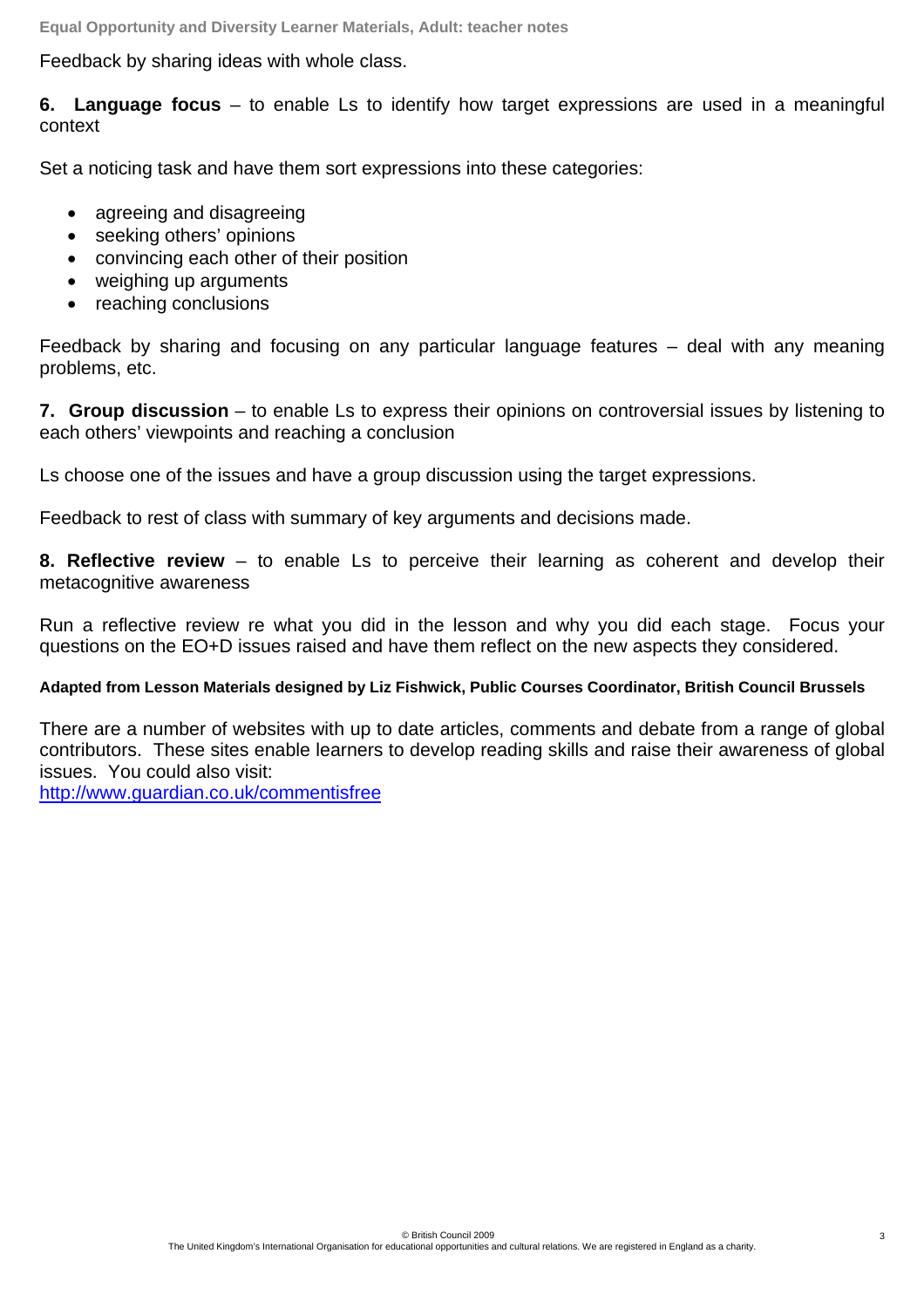**Equal Opportunity and Diversity Learner Materials, Adult: handout** 

## **Discussing Controversial Issues**

#### **Your Learning Aims:**

- Subjectively respond to ideas presented within a text, evaluating them as I read
- Justify my opinions precisely with degrees of certainty/uncertainty
- Select appropriate language and phrases to take the floor or buy time in a discussion
- Follow and contribute to a group discussion on abstract, complex and unfamiliar topics
- Look at these pictures and discuss with your partner:
	- What are the three issues?
	- Why are they 'controversial'?



Source: http://www.stophonourkillings.com/index.php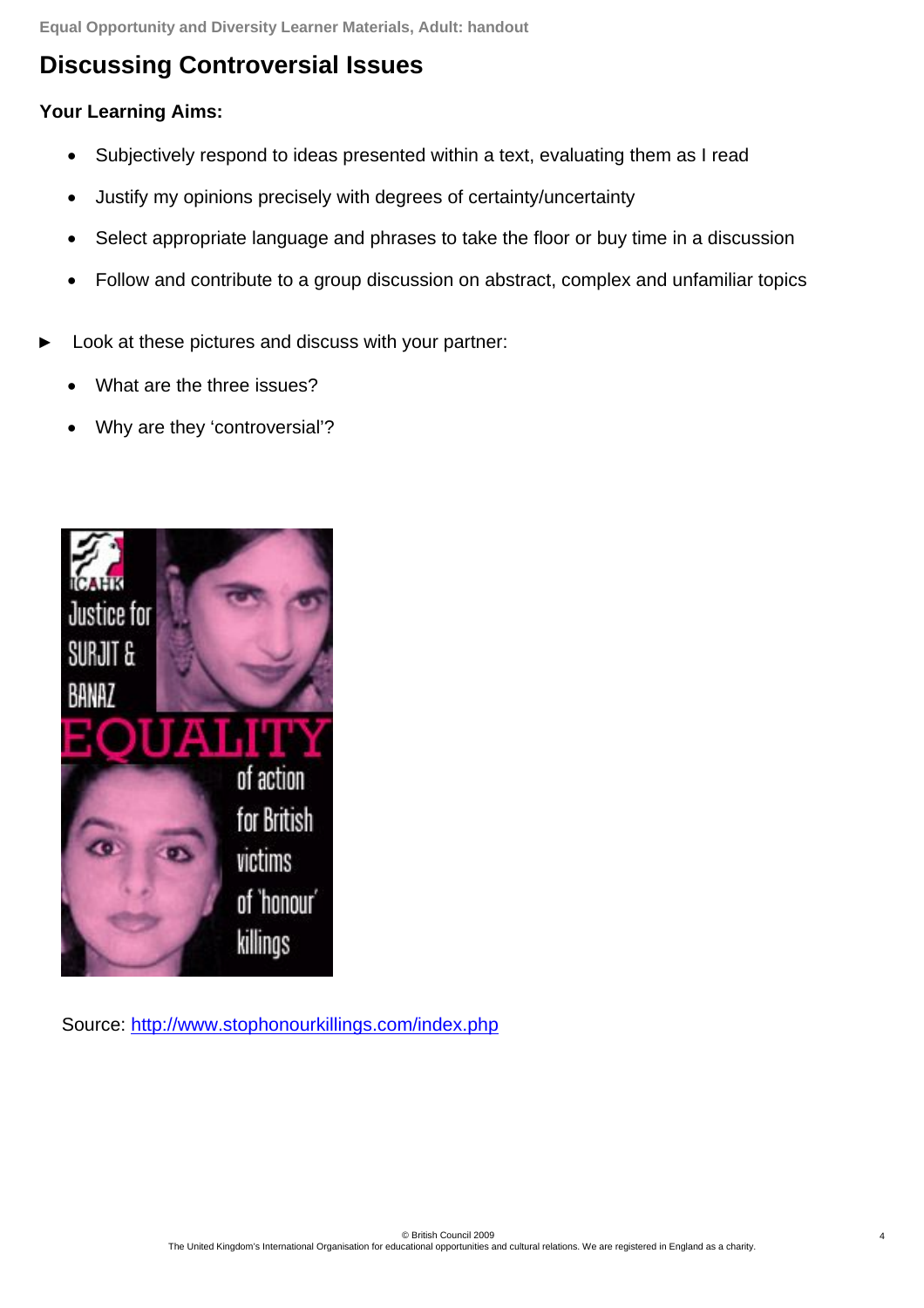

Source: http://www.gaytimes.co.uk



Source: http://www.wac.co.uk/mediaplayer/media/web/thumbs/euthanasia.jpg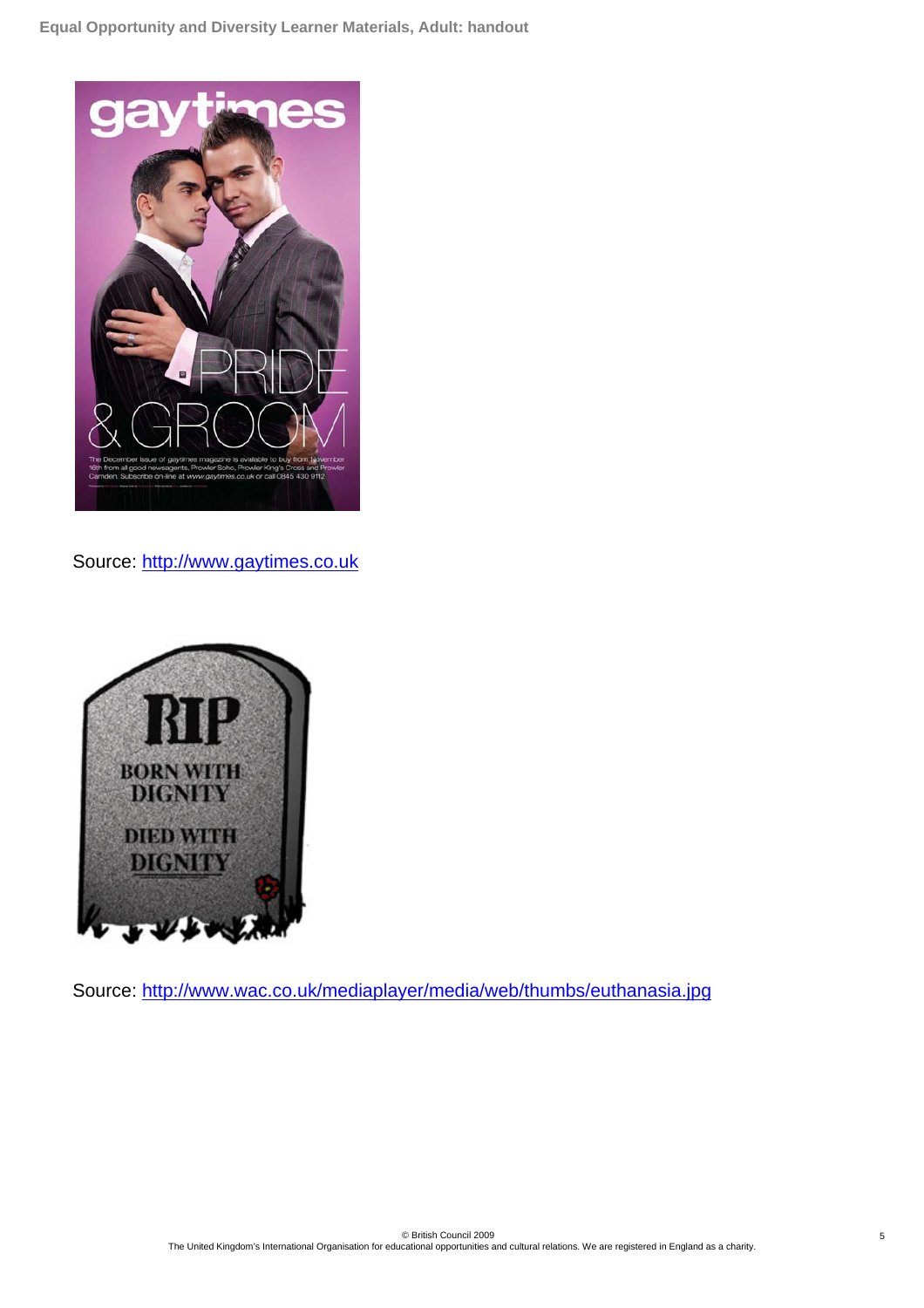Read the text and answer the question below:

**Same sex marriage** http://www.bbc.co.uk/ethics/samesexmarriage/intro.shtml

Should same-sex couples committed to a long-term and monogamous relationship be allowed to marry?

Marriage has been one of the fundamental organising principles of human society since history began. It is important to the future of society because it provides the best social structure within which to bear and raise children. Most people accept that marriage and family are key institutions in society, and something that it is appropriate for the law to regulate.

In a real sense, there are three partners to every civil marriage: two willing spouses and an approving State. And because marriage is thought by many people to be an inseparable part of the nature of the family, the proper rearing of children, the regulating of human relationships and the nature and stability of human society, there is little doubt that it is a suitable area for ethical analysis.

Why is same-sex marriage so topical?

- same-sex marriage has become legal in some countries Belgium, Canada and the Netherlands have recently legalised it
- civil partnerships are legal in the UK as of December 2005
- US court decisions in 2003 suggested that it would soon be legal there however, elections in 2004 showed that the opponents of gay marriage had not abandoned the fight to stop it
- the family laws of many countries now treat same-sex and opposite-sex couples equally, or almost equally
- there is no longer a single code of sexual morality
- personal freedom of choice is now a significant element in morality
- people are now more accepting of different sexualities and see restrictions on consensual adult sexual behaviour as unacceptable
- the link between sex and procreation has been weakened by reliable contraception
- enjoyment and the expression of affection are just as or more important aims of sex than conceiving children
- reproductive technology allows same-sex partners to have children
- gay activists have made the issue a priority
- court action in Europe and the USA has made discrimination based on sexual orientation illegal
- Think and write down 3 arguments for and 3 arguments against.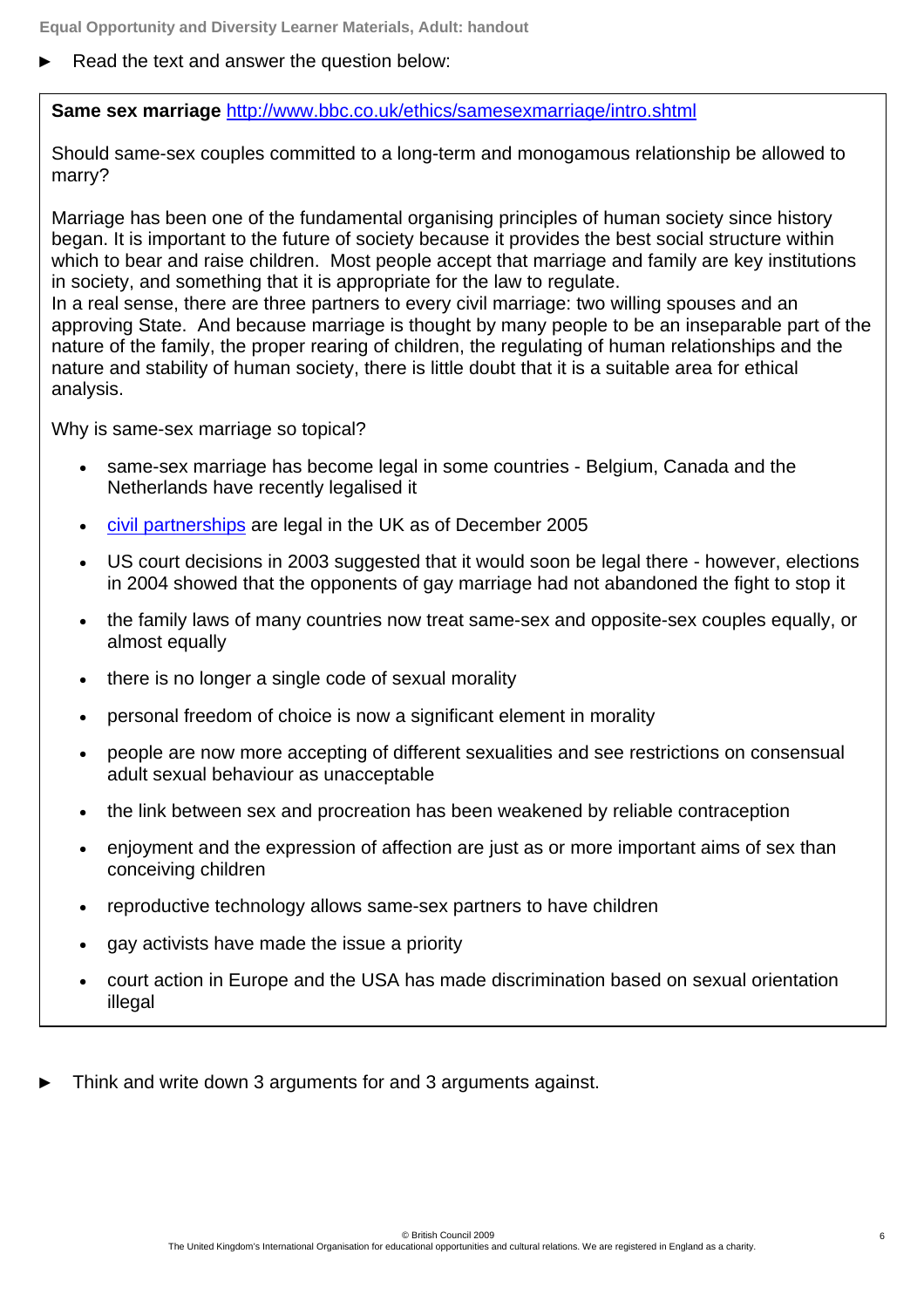Read the text and answer the question below:

#### **Honour Crime**

http://www.bbc.co.uk/ethics/honourcrimes/crimesofhonour\_1.shtml http://www.bbc.co.uk/ethics/honourcrimes/crimesofhonour\_4.shtml

Should honour crime be a private matter and stay within the family affected?

#### **Crimes of 'honour'**

Honour killing is the murder of a woman accused of bringing shame upon her family. Killing in the name of honour is often considered to be a private matter for the affected family. In recent years, more and more cases have reached the UK courts but many crimes still remain unresolved or even undetected.

So-called honour killing is usually committed by male family members against a female relative. In some communities mothers and sisters may also play a part. Some of the most common reasons for murdering a family member include: refusal to enter an arranged marriage, seeking a divorce even from an abusive husband - or committing adultery.

In some cases, women who have been sexually assaulted or raped are then murdered for the 'dishonour' of having been a victim of an attack.

Honour killing is an ancient tribal custom and an allegation against a woman can be enough to defile a family's honour and justify her murder.

Men who kill their wives, sisters or daughters argue that a life without honour is not worth living.

The United Nations Population Fund estimates that the annual worldwide total of killings might be as high as 5,000 women.

#### **A global problem**

Outside the UK, honour killings have been reported in countries throughout the world including: Bangladesh, Brazil, Ecuador, Egypt, Germany, India, Iran, Iraq, Italy, Jordan, Morocco, Pakistan, Palestine, Sweden, Turkey, and Uganda.

The practice is common in Pakistan where police believe that up to 4,000 people, mostly women, have died in brutal honour killings in the four years between 2000 and 2004. Hundreds of women are raped or killed there each year in so-called honour attacks for behaviour including extramarital affairs or marriage without a family's consent.

In a recent case (June 2005), Jali Ahmed set fire to his sleeping wife and daughter and burned them to death in an honour killing. The 20-year-old girl was killed for having had an affair and her mother for not doing enough to discourage her daughter.

In another harrowing case, a Pakistani widow and her two daughters were beaten and forced to parade naked through a market after her son allegedly had an affair with another man's wife.

And in June 2002, a 30-year-old woman claimed she was gang raped on the orders of a tribal council to atone for her brother's alleged affair with a member of a powerful rival clan. Mukhtar Mai's family said the charge against her 12-year-old brother, Shakoor, was fabricated.

The family claims Shakoor was sodomised by a group of men from the local Mastoi clan. After they threatened to report the incident to the police, Mai was gang raped allegedly by four men.

Think and write down 3 arguments for and 3 arguments against.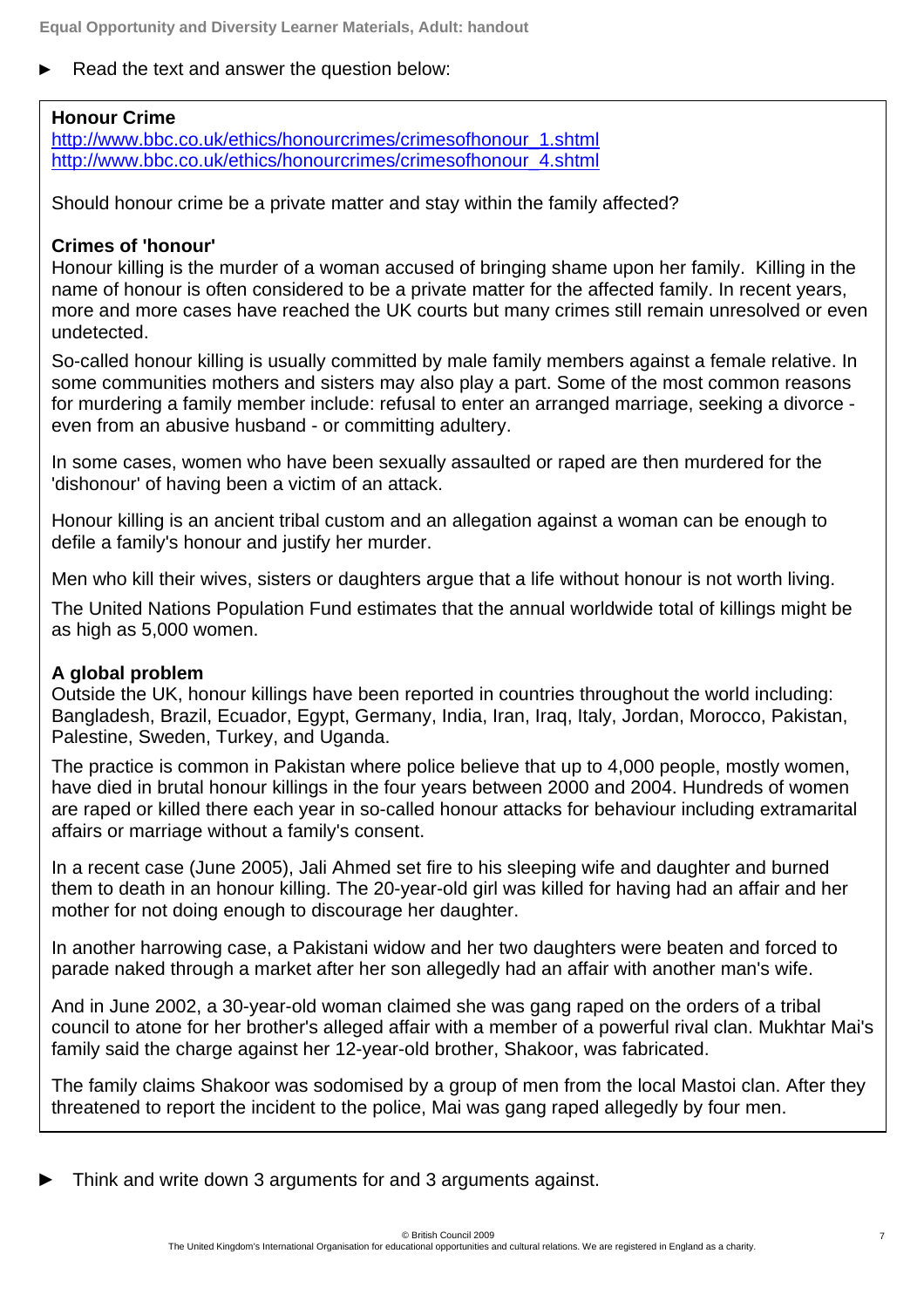Read the text and answer the question below:

#### **Euthanasia**

http://www.bbc.co.uk/ethics/euthanasia/overview/problems.shtml

Should a person have the right to decide when they die?

#### **A question of rights**

Does an individual who has no hope of recovery have the right to decide how and when to end their life?

#### **Why euthanasia should be allowed**

Those in favour of euthanasia argue that a civilised society should allow people to die in dignity and without pain, and should allow others to help them do so if they cannot manage it on their own.

They say that our bodies are our own, and we should be allowed to do what we want with them. So it's wrong to make anyone live longer than they want. In fact making people go on living when they don't want to violates their personal freedom and human rights. It's immoral, they say to force people to continue living in suffering and pain.

They add that as suicide is not a crime, euthanasia should not be a crime.

#### **Why euthanasia should be forbidden**

Religious opponents of euthanasia believe that life is given by God, and only God should decide when to end it.

Other opponents fear that if euthanasia was made legal, the laws regulating it would be abused, and people would be killed who didn't really want to die.

#### **The legal position**

Euthanasia is illegal in most countries, although doctors do sometimes carry out euthanasia even where it is illegal.

Euthanasia is illegal in Britain. To kill another person deliberately is murder, even if the other person asks you to kill them.

It is also a criminal offence in Britain, punishable by 14 years' imprisonment, to assist, aid or counsel somebody in relation to taking their own life. (Legal position stated at March 2002)

#### **Changing attitudes**

The Times (24 January 2007) reported that, according to the 2007 British Social Attitudes survey, 80% of the public said they wanted the law changed to give terminally ill patients the right to die with a doctor's help.

In the same survey, 45% supported giving patients with non-terminal illnesses the option of euthanasia. "A majority" was opposed to relatives being involved in a patient's death.

Think and write down 3 arguments for and 3 arguments against.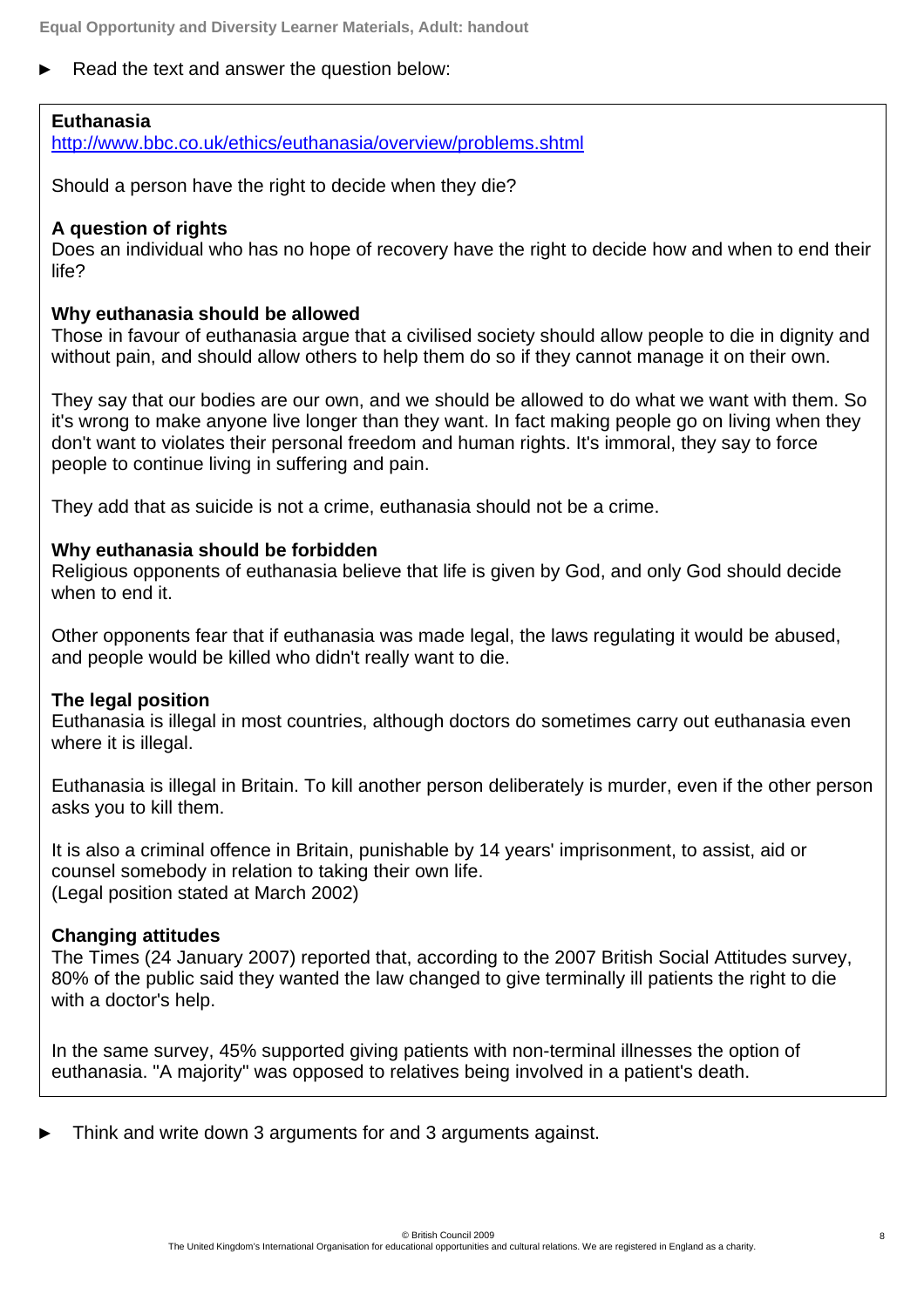**Equal Opportunity and Diversity Learner Materials, Adult: handout**

## **The Debate**

- Now choose one of the issues and discuss it with your group. Summarise the following:
	- The arguments for
	- The arguments against
	- Any conclusions?

### **Review**

- After the discussion, reflect on these questions:
	- Did you enjoy the discussion?
	- Did you think you contributed all that you had to say on the issue?
	- Did you want to say more? Why?
	- How do you think it could have been better?
	- Did you hear any useful language?
	- Did the discussion give you new ideas about an issue? Why?